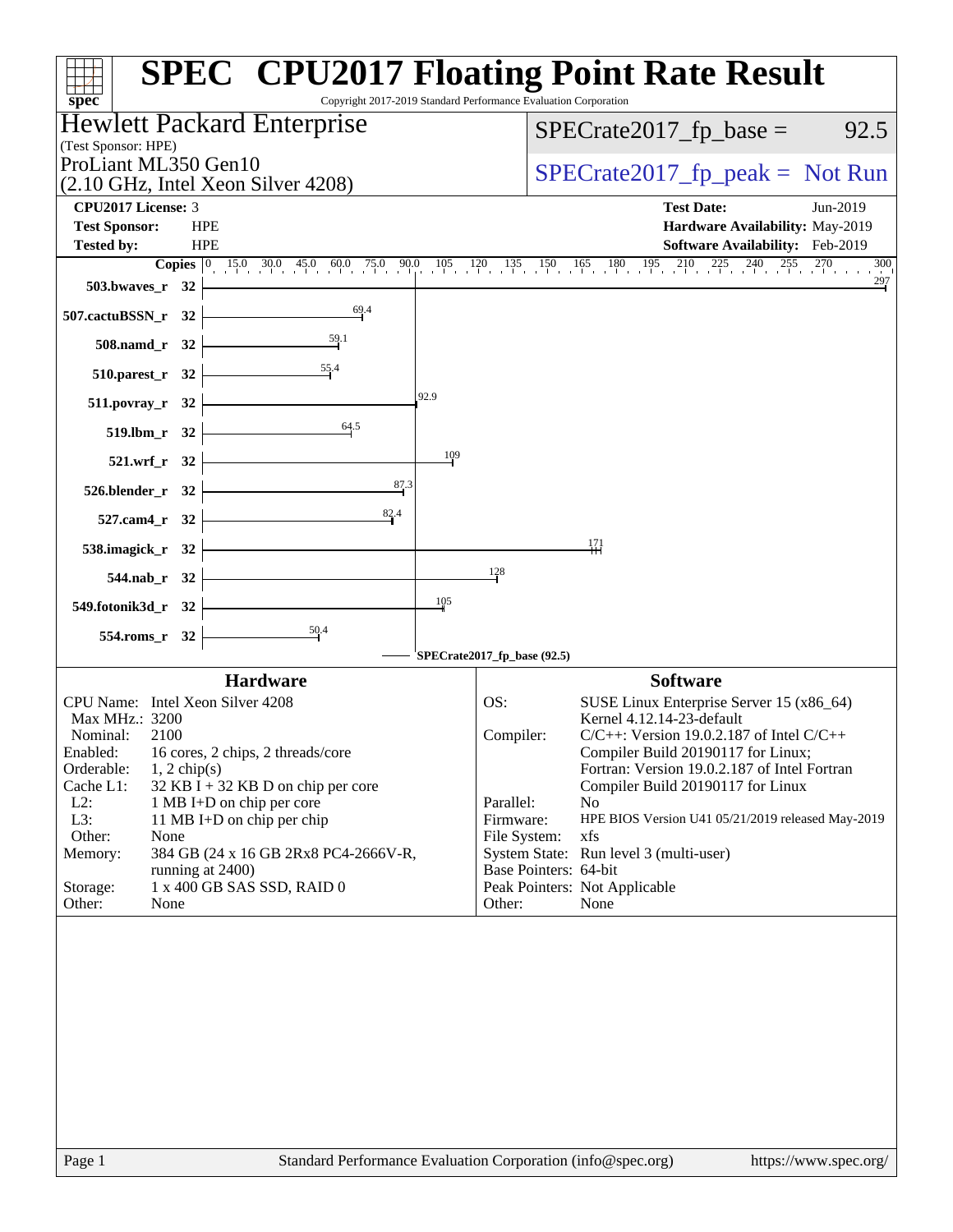Copyright 2017-2019 Standard Performance Evaluation Corporation

### Hewlett Packard Enterprise

(Test Sponsor: HPE)

**[spec](http://www.spec.org/)**

(2.10 GHz, Intel Xeon Silver 4208)

 $SPECTate2017<sub>fp</sub> base = 92.5$ 

## ProLiant ML350 Gen10<br>  $SPECTate2017$  fp\_peak = Not Run

**[CPU2017 License:](http://www.spec.org/auto/cpu2017/Docs/result-fields.html#CPU2017License)** 3 **[Test Date:](http://www.spec.org/auto/cpu2017/Docs/result-fields.html#TestDate)** Jun-2019 **[Test Sponsor:](http://www.spec.org/auto/cpu2017/Docs/result-fields.html#TestSponsor)** HPE **[Hardware Availability:](http://www.spec.org/auto/cpu2017/Docs/result-fields.html#HardwareAvailability)** May-2019 **[Tested by:](http://www.spec.org/auto/cpu2017/Docs/result-fields.html#Testedby)** HPE **[Software Availability:](http://www.spec.org/auto/cpu2017/Docs/result-fields.html#SoftwareAvailability)** Feb-2019

### **[Results Table](http://www.spec.org/auto/cpu2017/Docs/result-fields.html#ResultsTable)**

|                                                                                                                                                                                                                                                                                                        | <b>Base</b>   |                |       |                |            | <b>Peak</b>    |            |               |                |              |                |              |                |              |
|--------------------------------------------------------------------------------------------------------------------------------------------------------------------------------------------------------------------------------------------------------------------------------------------------------|---------------|----------------|-------|----------------|------------|----------------|------------|---------------|----------------|--------------|----------------|--------------|----------------|--------------|
| <b>Benchmark</b>                                                                                                                                                                                                                                                                                       | <b>Copies</b> | <b>Seconds</b> | Ratio | <b>Seconds</b> | Ratio      | <b>Seconds</b> | Ratio      | <b>Copies</b> | <b>Seconds</b> | <b>Ratio</b> | <b>Seconds</b> | <b>Ratio</b> | <b>Seconds</b> | <b>Ratio</b> |
| 503.bwayes r                                                                                                                                                                                                                                                                                           | 32            | 1080           | 297   | 1080           | 297        | 1081           | 297        |               |                |              |                |              |                |              |
| 507.cactuBSSN r                                                                                                                                                                                                                                                                                        | 32            | 584            | 69.4  | 583            | 69.5       | 585            | 69.3       |               |                |              |                |              |                |              |
| $508$ .namd $r$                                                                                                                                                                                                                                                                                        | 32            | 514            | 59.1  | 517            | 58.8       | 515            | 59.1       |               |                |              |                |              |                |              |
| 510.parest_r                                                                                                                                                                                                                                                                                           | 32            | 1507           | 55.5  | 1512           | 55.4       | 1513           | 55.3       |               |                |              |                |              |                |              |
| 511.povray_r                                                                                                                                                                                                                                                                                           | 32            | 805            | 92.9  | 806            | 92.7       | 803            | 93.0       |               |                |              |                |              |                |              |
| 519.lbm r                                                                                                                                                                                                                                                                                              | 32            | 523            | 64.5  | 524            | 64.3       | 523            | 64.5       |               |                |              |                |              |                |              |
| $521$ .wrf r                                                                                                                                                                                                                                                                                           | 32            | 661            | 108   | 658            | 109        | <u>661</u>     | <u>109</u> |               |                |              |                |              |                |              |
| 526.blender r                                                                                                                                                                                                                                                                                          | 32            | 559            | 87.1  | 557            | 87.5       | 558            | 87.3       |               |                |              |                |              |                |              |
| $527$ .cam $4r$                                                                                                                                                                                                                                                                                        | 32            | 679            | 82.4  | 682            | 82.1       | 676            | 82.8       |               |                |              |                |              |                |              |
| 538.imagick_r                                                                                                                                                                                                                                                                                          | 32            | 460            | 173   | 465            | <b>171</b> | 471            | 169        |               |                |              |                |              |                |              |
| $544$ .nab_r                                                                                                                                                                                                                                                                                           | 32            | 422            | 128   | <u>421</u>     | 128        | 420            | 128        |               |                |              |                |              |                |              |
| 549.fotonik3d r                                                                                                                                                                                                                                                                                        | 32            | 1190           | 105   | 1197           | 104        | 1189           | 105        |               |                |              |                |              |                |              |
| $554$ .roms_r                                                                                                                                                                                                                                                                                          | 32            | 1007           | 50.5  | 1009           | 50.4       | 1009           | 50.4       |               |                |              |                |              |                |              |
| $SPECrate2017_fp\_base =$<br>92.5                                                                                                                                                                                                                                                                      |               |                |       |                |            |                |            |               |                |              |                |              |                |              |
| $SPECrate2017$ fp peak =<br><b>Not Run</b>                                                                                                                                                                                                                                                             |               |                |       |                |            |                |            |               |                |              |                |              |                |              |
| Described and control the control to contribute the concerns were<br>$\mathbf{D}$ of discrepance of a set of the discovery of the set of the set of the set of the set of the set of the set of the set of the set of the set of the set of the set of the set of the set of the set of the set of the |               |                |       |                |            |                |            |               |                |              |                |              |                |              |

Results appear in the [order in which they were run.](http://www.spec.org/auto/cpu2017/Docs/result-fields.html#RunOrder) Bold underlined text [indicates a median measurement.](http://www.spec.org/auto/cpu2017/Docs/result-fields.html#Median)

## **[Submit Notes](http://www.spec.org/auto/cpu2017/Docs/result-fields.html#SubmitNotes)**

 The numactl mechanism was used to bind copies to processors. The config file option 'submit' was used to generate numactl commands to bind each copy to a specific processor. For details, please see the config file.

## **[Operating System Notes](http://www.spec.org/auto/cpu2017/Docs/result-fields.html#OperatingSystemNotes)**

 Stack size set to unlimited using "ulimit -s unlimited" Transparent Huge Pages enabled by default Prior to runcpu invocation Filesystem page cache synced and cleared with: sync; echo 3 > /proc/sys/vm/drop\_caches runcpu command invoked through numactl i.e.: numactl --interleave=all runcpu <etc>

## **[General Notes](http://www.spec.org/auto/cpu2017/Docs/result-fields.html#GeneralNotes)**

Environment variables set by runcpu before the start of the run: LD\_LIBRARY\_PATH = "/home/cpu2017\_u2/lib/ia32:/home/cpu2017\_u2/lib/intel64"

 Binaries compiled on a system with 1x Intel Core i9-7900X CPU + 32GB RAM memory using Redhat Enterprise Linux 7.5 NA: The test sponsor attests, as of date of publication, that CVE-2017-5754 (Meltdown) is mitigated in the system as tested and documented.

**(Continued on next page)**

| Page 2<br>Standard Performance Evaluation Corporation (info@spec.org)<br>https://www.spec.org/ |
|------------------------------------------------------------------------------------------------|
|------------------------------------------------------------------------------------------------|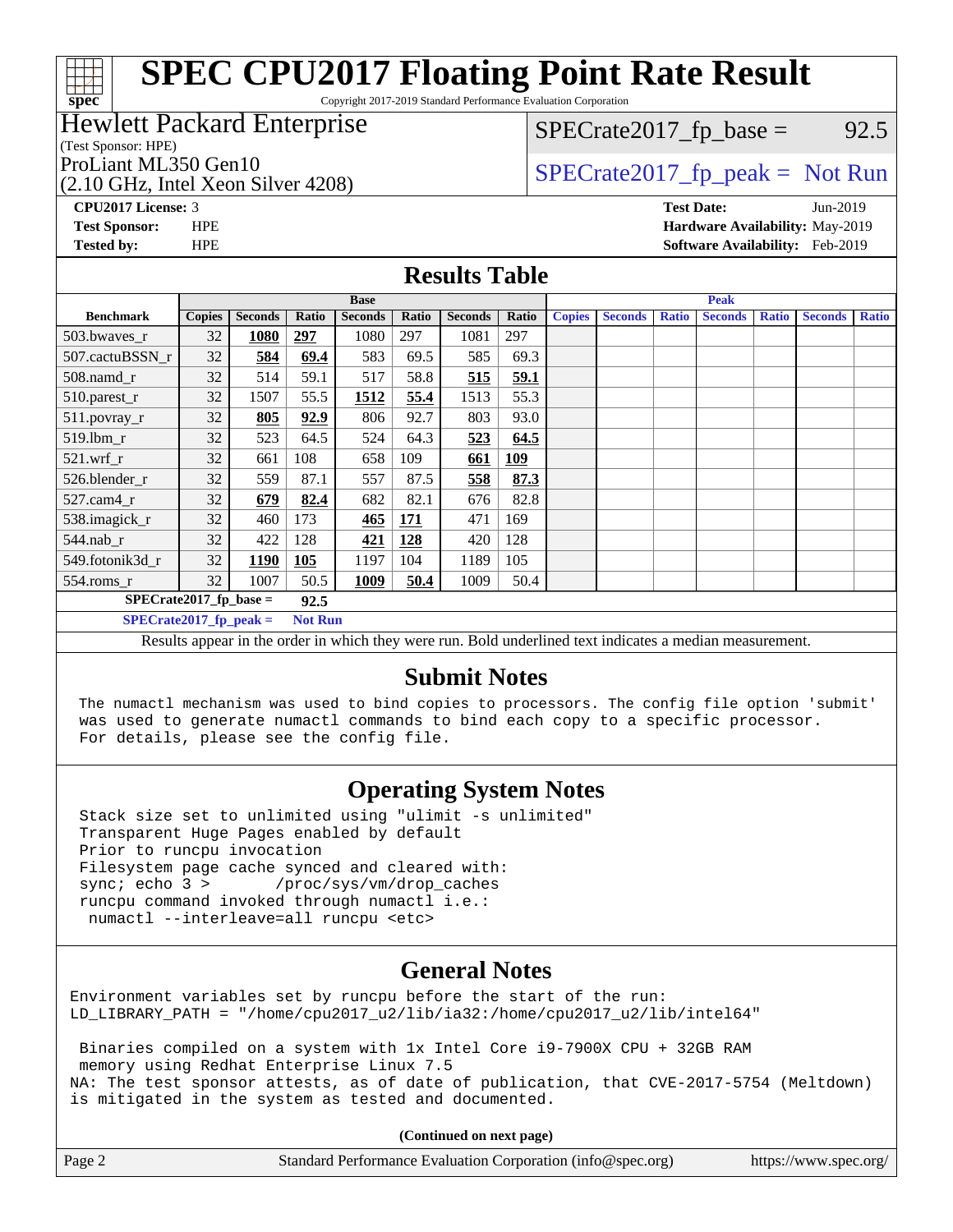Copyright 2017-2019 Standard Performance Evaluation Corporation

#### Hewlett Packard Enterprise

 $SPECTate2017<sub>fp</sub> base = 92.5$ 

(Test Sponsor: HPE)

(2.10 GHz, Intel Xeon Silver 4208)

ProLiant ML350 Gen10  $SPECTA = 2017$  Spectrate 2017\_fp\_peak = Not Run

**[Tested by:](http://www.spec.org/auto/cpu2017/Docs/result-fields.html#Testedby)** HPE **[Software Availability:](http://www.spec.org/auto/cpu2017/Docs/result-fields.html#SoftwareAvailability)** Feb-2019

**[CPU2017 License:](http://www.spec.org/auto/cpu2017/Docs/result-fields.html#CPU2017License)** 3 **[Test Date:](http://www.spec.org/auto/cpu2017/Docs/result-fields.html#TestDate)** Jun-2019 **[Test Sponsor:](http://www.spec.org/auto/cpu2017/Docs/result-fields.html#TestSponsor)** HPE **[Hardware Availability:](http://www.spec.org/auto/cpu2017/Docs/result-fields.html#HardwareAvailability)** May-2019

## **[General Notes \(Continued\)](http://www.spec.org/auto/cpu2017/Docs/result-fields.html#GeneralNotes)**

Yes: The test sponsor attests, as of date of publication, that CVE-2017-5753 (Spectre variant 1) is mitigated in the system as tested and documented. Yes: The test sponsor attests, as of date of publication, that CVE-2017-5715 (Spectre variant 2) is mitigated in the system as tested and documented.

## **[Platform Notes](http://www.spec.org/auto/cpu2017/Docs/result-fields.html#PlatformNotes)**

Page 3 Standard Performance Evaluation Corporation [\(info@spec.org\)](mailto:info@spec.org) <https://www.spec.org/> BIOS Configuration: Thermal Configuration set to Maximum Cooling Memory Patrol Scrubbing set to Disabled LLC Prefetch set to Enabled LLC Dead Line Allocation set to Disabled Enhanced Processor Performance set to Enabled Workload Profile set to General Throughput Compute Workload Profile set to Custom Energy/Performance Bias set to Balanced Performance Sysinfo program /home/cpu2017\_u2/bin/sysinfo Rev: r5974 of 2018-05-19 9bcde8f2999c33d61f64985e45859ea9 running on ml350-sles15-utpal Fri Jun 21 17:13:24 2019 SUT (System Under Test) info as seen by some common utilities. For more information on this section, see <https://www.spec.org/cpu2017/Docs/config.html#sysinfo> From /proc/cpuinfo model name : Intel(R) Xeon(R) Silver 4208 CPU @ 2.10GHz 2 "physical id"s (chips) 32 "processors" cores, siblings (Caution: counting these is hw and system dependent. The following excerpts from /proc/cpuinfo might not be reliable. Use with caution.) cpu cores : 8 siblings : 16 physical 0: cores 0 1 2 3 4 5 6 7 physical 1: cores 0 1 2 3 4 5 6 7 From lscpu: Architecture: x86\_64 CPU op-mode(s): 32-bit, 64-bit Byte Order: Little Endian  $CPU(s):$  32 On-line CPU(s) list: 0-31 Thread(s) per core: 2 Core(s) per socket: 8 Socket(s): 2 NUMA node(s): 2 Vendor ID: GenuineIntel **(Continued on next page)**

**[spec](http://www.spec.org/)**<sup>®</sup>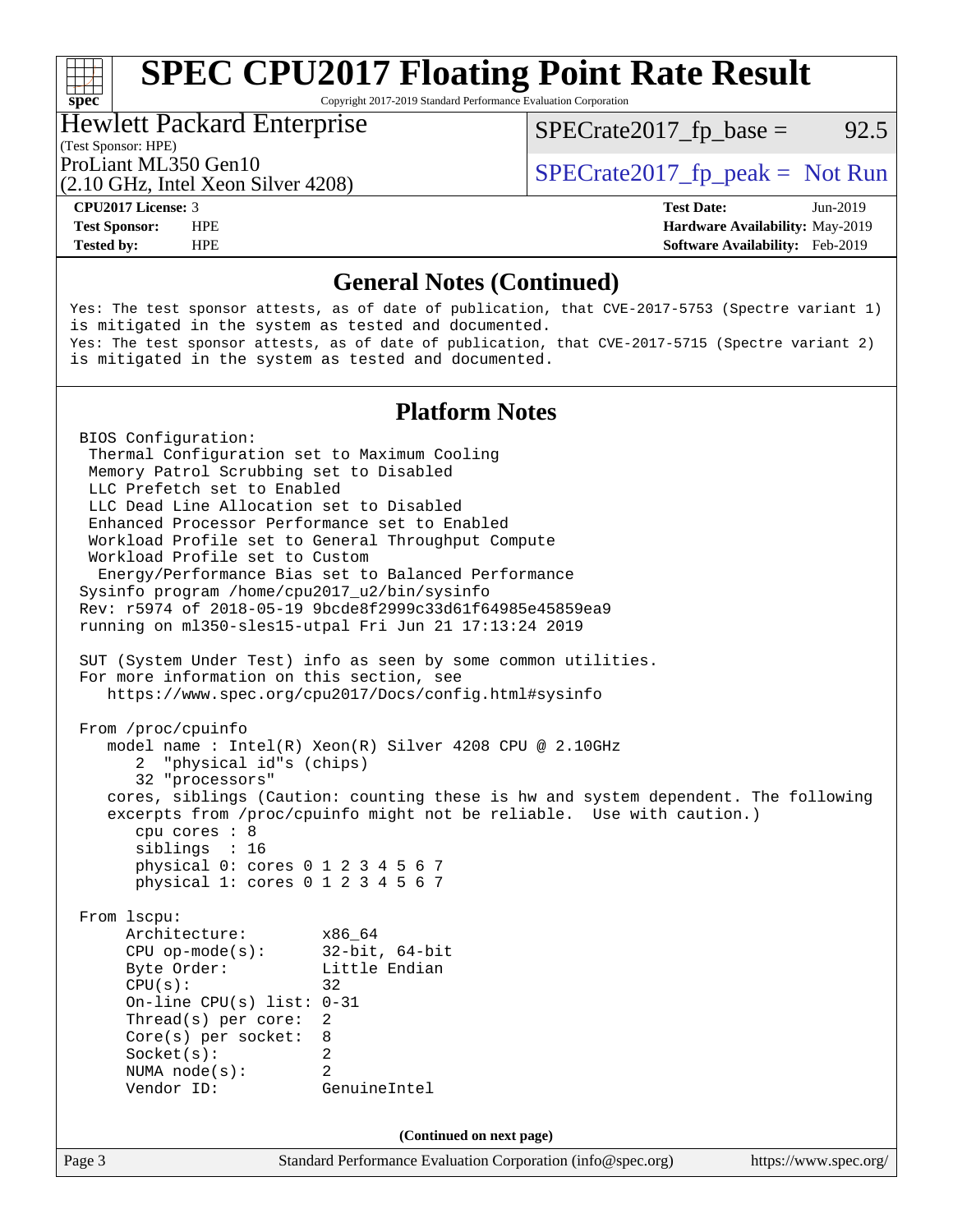Copyright 2017-2019 Standard Performance Evaluation Corporation

## Hewlett Packard Enterprise

(2.10 GHz, Intel Xeon Silver 4208)

 $SPECrate2017_fp\_base = 92.5$ 

(Test Sponsor: HPE)

ProLiant ML350 Gen10<br>  $(2.10 \text{ GHz} \text{ Intel } \text{Xeon Silver } 4208)$  [SPECrate2017\\_fp\\_peak =](http://www.spec.org/auto/cpu2017/Docs/result-fields.html#SPECrate2017fppeak) Not Run

#### **[CPU2017 License:](http://www.spec.org/auto/cpu2017/Docs/result-fields.html#CPU2017License)** 3 **[Test Date:](http://www.spec.org/auto/cpu2017/Docs/result-fields.html#TestDate)** Jun-2019

**[spec](http://www.spec.org/)**

#### **[Test Sponsor:](http://www.spec.org/auto/cpu2017/Docs/result-fields.html#TestSponsor)** HPE **[Hardware Availability:](http://www.spec.org/auto/cpu2017/Docs/result-fields.html#HardwareAvailability)** May-2019 **[Tested by:](http://www.spec.org/auto/cpu2017/Docs/result-fields.html#Testedby)** HPE **[Software Availability:](http://www.spec.org/auto/cpu2017/Docs/result-fields.html#SoftwareAvailability)** Feb-2019

### **[Platform Notes \(Continued\)](http://www.spec.org/auto/cpu2017/Docs/result-fields.html#PlatformNotes)**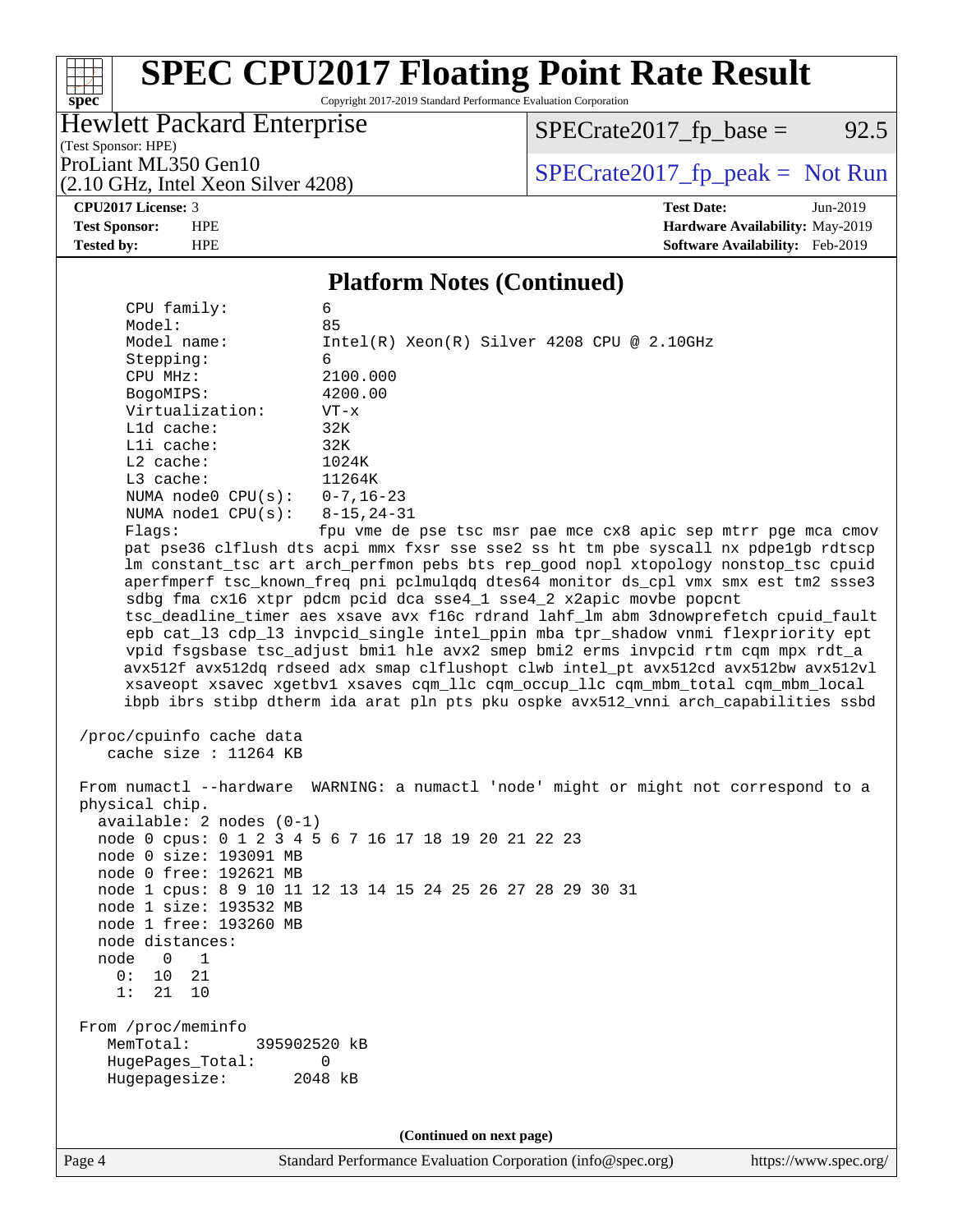Copyright 2017-2019 Standard Performance Evaluation Corporation

## Hewlett Packard Enterprise

 $SPECrate2017_fp\_base = 92.5$ 

## (Test Sponsor: HPE)

(2.10 GHz, Intel Xeon Silver 4208)

ProLiant ML350 Gen10<br>  $(2.10 \text{ GHz} \text{ Intel } \text{Xeon Silver } 4208)$  [SPECrate2017\\_fp\\_peak =](http://www.spec.org/auto/cpu2017/Docs/result-fields.html#SPECrate2017fppeak) Not Run

**[spec](http://www.spec.org/)**

**[CPU2017 License:](http://www.spec.org/auto/cpu2017/Docs/result-fields.html#CPU2017License)** 3 **[Test Date:](http://www.spec.org/auto/cpu2017/Docs/result-fields.html#TestDate)** Jun-2019 **[Test Sponsor:](http://www.spec.org/auto/cpu2017/Docs/result-fields.html#TestSponsor)** HPE **[Hardware Availability:](http://www.spec.org/auto/cpu2017/Docs/result-fields.html#HardwareAvailability)** May-2019 **[Tested by:](http://www.spec.org/auto/cpu2017/Docs/result-fields.html#Testedby)** HPE **[Software Availability:](http://www.spec.org/auto/cpu2017/Docs/result-fields.html#SoftwareAvailability)** Feb-2019

## **[Platform Notes \(Continued\)](http://www.spec.org/auto/cpu2017/Docs/result-fields.html#PlatformNotes)**

| From /etc/*release* /etc/*version*<br>os-release:<br>NAME="SLES"<br>VERSION="15"<br>VERSION ID="15"<br>PRETTY_NAME="SUSE Linux Enterprise Server 15"<br>ID="sles"<br>ID_LIKE="suse"<br>$ANSI$ _COLOR=" $0:32$ "<br>$CPE\_NAME='cpe://o:suse: sles:15"$                                                                                                                                                                                                  |
|---------------------------------------------------------------------------------------------------------------------------------------------------------------------------------------------------------------------------------------------------------------------------------------------------------------------------------------------------------------------------------------------------------------------------------------------------------|
| uname $-a$ :<br>Linux ml350-sles15-utpal 4.12.14-23-default #1 SMP Tue May 29 21:04:44 UTC 2018<br>(cd0437b) x86_64 x86_64 x86_64 GNU/Linux                                                                                                                                                                                                                                                                                                             |
| Kernel self-reported vulnerability status:                                                                                                                                                                                                                                                                                                                                                                                                              |
| CVE-2017-5754 (Meltdown):<br>Not affected<br>CVE-2017-5753 (Spectre variant 1): Mitigation: __user pointer sanitization<br>CVE-2017-5715 (Spectre variant 2): Mitigation: Indirect Branch Restricted Speculation,<br>IBPB, IBRS_FW                                                                                                                                                                                                                      |
| run-level 3 Jun 21 17:11                                                                                                                                                                                                                                                                                                                                                                                                                                |
| SPEC is set to: /home/cpu2017_u2<br>Filesystem Type Size Used Avail Use% Mounted on<br>/dev/sda3<br>xfs 407G 45G 363G 11% / home                                                                                                                                                                                                                                                                                                                        |
| Additional information from dmidecode follows. WARNING: Use caution when you interpret<br>this section. The 'dmidecode' program reads system data which is "intended to allow<br>hardware to be accurately determined", but the intent may not be met, as there are<br>frequent changes to hardware, firmware, and the "DMTF SMBIOS" standard.<br>BIOS HPE U41 05/21/2019<br>Memory:<br>24x UNKNOWN NOT AVAILABLE 16 GB 2 rank 2666, configured at 2400 |
| (End of data from sysinfo program)                                                                                                                                                                                                                                                                                                                                                                                                                      |
| <b>Compiler Version Notes</b>                                                                                                                                                                                                                                                                                                                                                                                                                           |
| 519.1bm_r(base) 538.imagick_r(base) 544.nab_r(base)<br>CC.                                                                                                                                                                                                                                                                                                                                                                                              |
| ____________________________<br>Intel(R) C Intel(R) 64 Compiler for applications running on Intel(R) 64,<br>Version 19.0.2.187 Build 20190117<br>Copyright (C) 1985-2019 Intel Corporation. All rights reserved.                                                                                                                                                                                                                                        |
| (Continued on next page)                                                                                                                                                                                                                                                                                                                                                                                                                                |

Page 5 Standard Performance Evaluation Corporation [\(info@spec.org\)](mailto:info@spec.org) <https://www.spec.org/>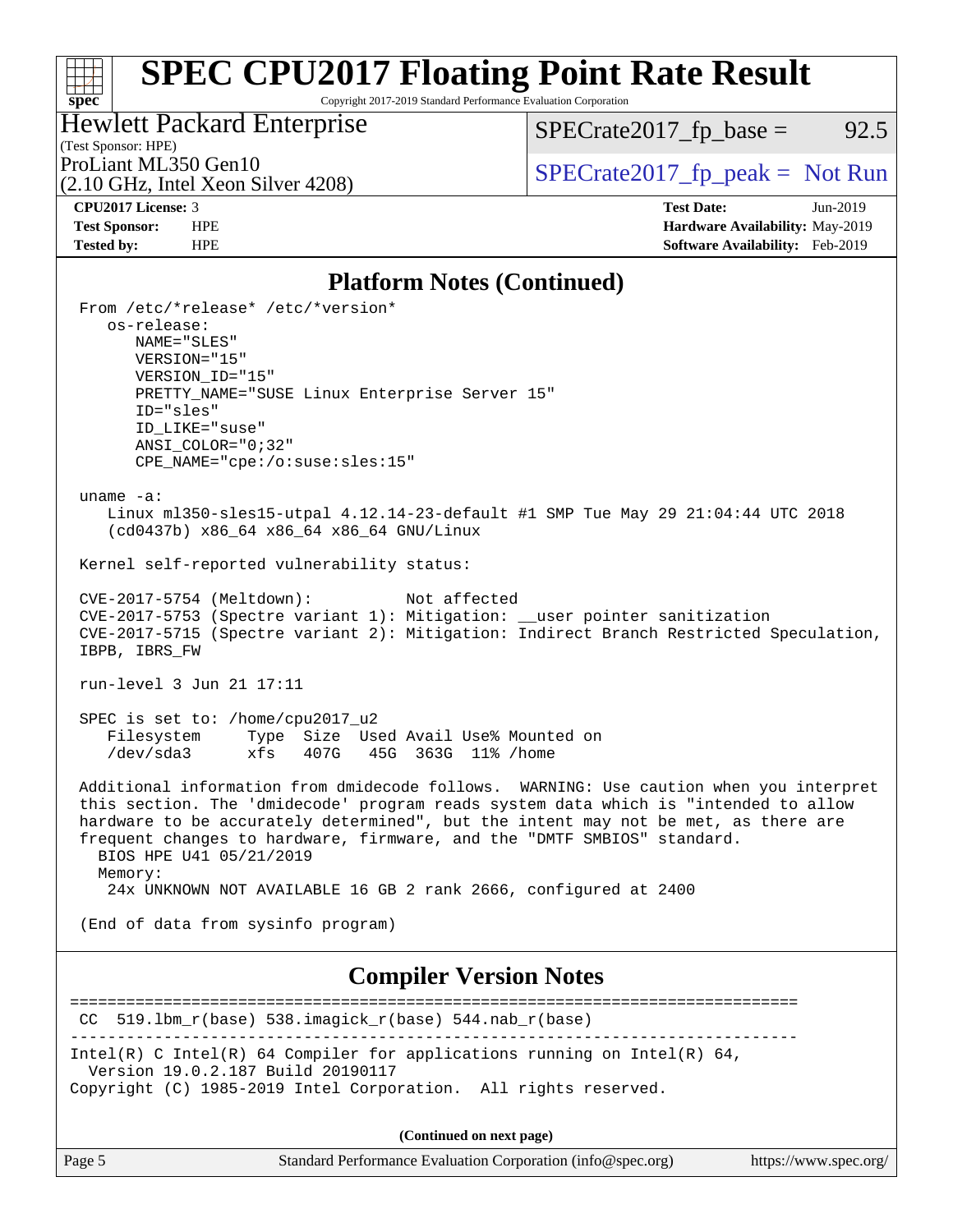Copyright 2017-2019 Standard Performance Evaluation Corporation

Hewlett Packard Enterprise

 $SPECTate2017_fp\_base = 92.5$ 

(Test Sponsor: HPE)<br>ProLiant ML350 Gen10

(2.10 GHz, Intel Xeon Silver 4208)

 $SPECTate 2017_fp\_peak = Not Run$ 

**[spec](http://www.spec.org/)**

**[CPU2017 License:](http://www.spec.org/auto/cpu2017/Docs/result-fields.html#CPU2017License)** 3 **[Test Date:](http://www.spec.org/auto/cpu2017/Docs/result-fields.html#TestDate)** Jun-2019 **[Test Sponsor:](http://www.spec.org/auto/cpu2017/Docs/result-fields.html#TestSponsor)** HPE **[Hardware Availability:](http://www.spec.org/auto/cpu2017/Docs/result-fields.html#HardwareAvailability)** May-2019 **[Tested by:](http://www.spec.org/auto/cpu2017/Docs/result-fields.html#Testedby)** HPE **[Software Availability:](http://www.spec.org/auto/cpu2017/Docs/result-fields.html#SoftwareAvailability)** Feb-2019

## **[Compiler Version Notes \(Continued\)](http://www.spec.org/auto/cpu2017/Docs/result-fields.html#CompilerVersionNotes)**

| Page 6 | Standard Performance Evaluation Corporation (info@spec.org)                                                                                                                                                                                                                                               | https://www.spec.org/ |
|--------|-----------------------------------------------------------------------------------------------------------------------------------------------------------------------------------------------------------------------------------------------------------------------------------------------------------|-----------------------|
|        | (Continued on next page)                                                                                                                                                                                                                                                                                  |                       |
|        | $Intel(R)$ Fortran Intel(R) 64 Compiler for applications running on Intel(R)                                                                                                                                                                                                                              |                       |
| CC.    | $521.wrf_r(base) 527.cam4_r(base)$                                                                                                                                                                                                                                                                        |                       |
|        | Copyright (C) 1985-2019 Intel Corporation. All rights reserved.                                                                                                                                                                                                                                           |                       |
|        | Intel(R) Fortran Intel(R) 64 Compiler for applications running on $Intel(R)$<br>64, Version 19.0.2.187 Build 20190117                                                                                                                                                                                     |                       |
|        | FC 503.bwaves $r(base)$ 549.fotonik3d $r(base)$ 554.roms $r(base)$                                                                                                                                                                                                                                        |                       |
|        | Copyright (C) 1985-2019 Intel Corporation. All rights reserved.<br>____________________                                                                                                                                                                                                                   |                       |
|        | Intel(R) C Intel(R) 64 Compiler for applications running on Intel(R) 64,<br>Version 19.0.2.187 Build 20190117<br>Copyright (C) 1985-2019 Intel Corporation. All rights reserved.<br>$Intel(R)$ Fortran Intel(R) 64 Compiler for applications running on Intel(R)<br>64, Version 19.0.2.187 Build 20190117 |                       |
|        | Intel(R) $C++$ Intel(R) 64 Compiler for applications running on Intel(R) 64,<br>Version 19.0.2.187 Build 20190117<br>Copyright (C) 1985-2019 Intel Corporation. All rights reserved.                                                                                                                      |                       |
|        | FC 507.cactuBSSN r(base)                                                                                                                                                                                                                                                                                  |                       |
|        |                                                                                                                                                                                                                                                                                                           |                       |
|        | Intel(R) C Intel(R) 64 Compiler for applications running on Intel(R) 64,<br>Version 19.0.2.187 Build 20190117<br>Copyright (C) 1985-2019 Intel Corporation. All rights reserved.                                                                                                                          |                       |
|        | Intel(R) $C++$ Intel(R) 64 Compiler for applications running on Intel(R) 64,<br>Version 19.0.2.187 Build 20190117<br>Copyright (C) 1985-2019 Intel Corporation. All rights reserved.                                                                                                                      |                       |
|        | $CC$ 511.povray_r(base) 526.blender_r(base)                                                                                                                                                                                                                                                               |                       |
|        | Version 19.0.2.187 Build 20190117<br>Copyright (C) 1985-2019 Intel Corporation. All rights reserved.                                                                                                                                                                                                      |                       |
|        | Intel(R) $C++$ Intel(R) 64 Compiler for applications running on Intel(R) 64,                                                                                                                                                                                                                              |                       |
|        | CXXC $508.namd_r(base) 510.parest_r(base)$                                                                                                                                                                                                                                                                |                       |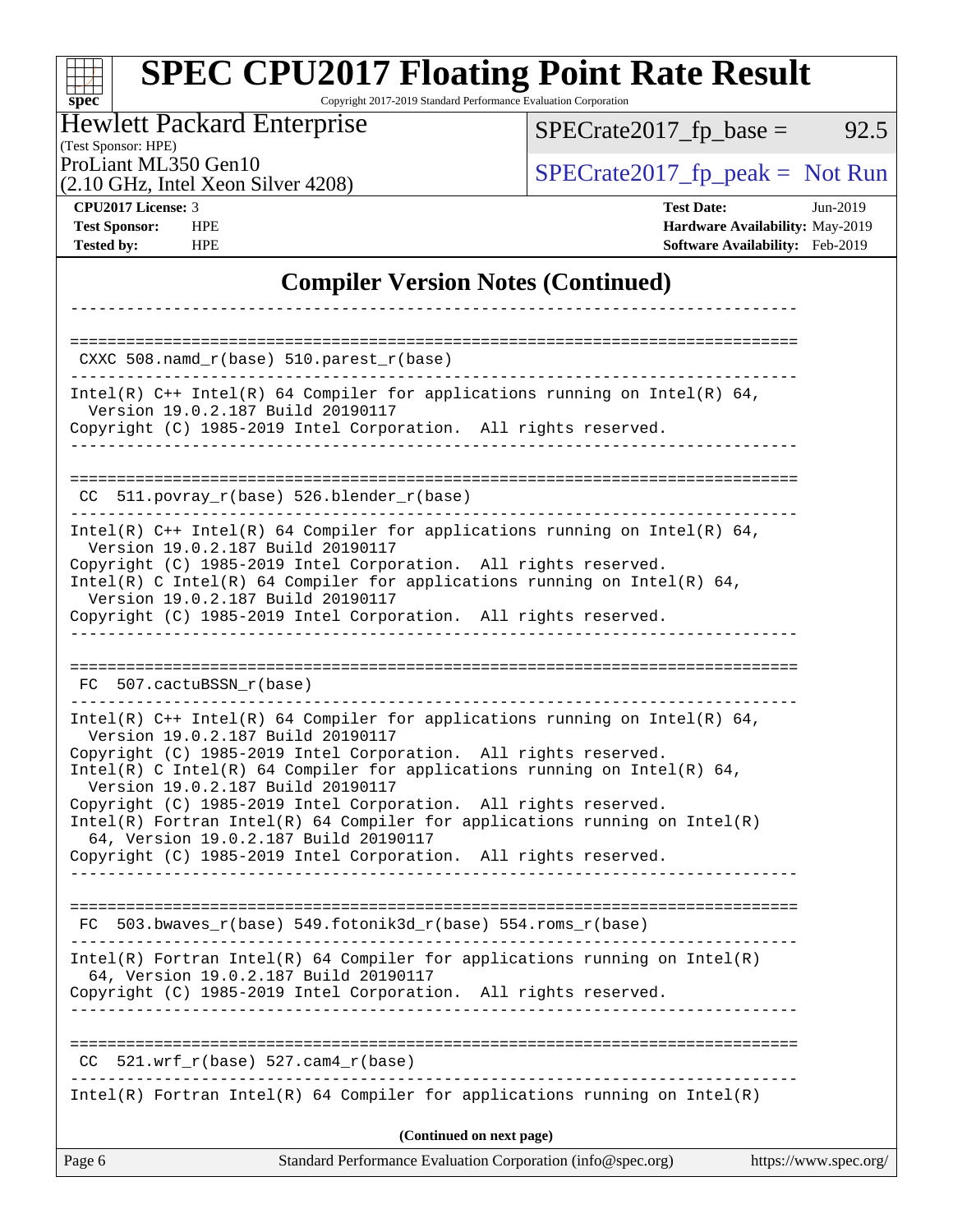# **[spec](http://www.spec.org/)**

# **[SPEC CPU2017 Floating Point Rate Result](http://www.spec.org/auto/cpu2017/Docs/result-fields.html#SPECCPU2017FloatingPointRateResult)**

Copyright 2017-2019 Standard Performance Evaluation Corporation

## Hewlett Packard Enterprise

(Test Sponsor: HPE)

 $SPECTate2017<sub>fp</sub> base = 92.5$ 

(2.10 GHz, Intel Xeon Silver 4208)

ProLiant ML350 Gen10<br>  $SPECTate2017$  fp\_peak = Not Run

**[CPU2017 License:](http://www.spec.org/auto/cpu2017/Docs/result-fields.html#CPU2017License)** 3 **[Test Date:](http://www.spec.org/auto/cpu2017/Docs/result-fields.html#TestDate)** Jun-2019 **[Test Sponsor:](http://www.spec.org/auto/cpu2017/Docs/result-fields.html#TestSponsor)** HPE **[Hardware Availability:](http://www.spec.org/auto/cpu2017/Docs/result-fields.html#HardwareAvailability)** May-2019 **[Tested by:](http://www.spec.org/auto/cpu2017/Docs/result-fields.html#Testedby)** HPE **[Software Availability:](http://www.spec.org/auto/cpu2017/Docs/result-fields.html#SoftwareAvailability)** Feb-2019

## **[Compiler Version Notes \(Continued\)](http://www.spec.org/auto/cpu2017/Docs/result-fields.html#CompilerVersionNotes)**

 64, Version 19.0.2.187 Build 20190117 Copyright (C) 1985-2019 Intel Corporation. All rights reserved. Intel(R) C Intel(R) 64 Compiler for applications running on Intel(R) 64, Version 19.0.2.187 Build 20190117 Copyright (C) 1985-2019 Intel Corporation. All rights reserved. ------------------------------------------------------------------------------

## **[Base Compiler Invocation](http://www.spec.org/auto/cpu2017/Docs/result-fields.html#BaseCompilerInvocation)**

[C benchmarks](http://www.spec.org/auto/cpu2017/Docs/result-fields.html#Cbenchmarks):

[icc -m64 -std=c11](http://www.spec.org/cpu2017/results/res2019q3/cpu2017-20190708-16032.flags.html#user_CCbase_intel_icc_64bit_c11_33ee0cdaae7deeeab2a9725423ba97205ce30f63b9926c2519791662299b76a0318f32ddfffdc46587804de3178b4f9328c46fa7c2b0cd779d7a61945c91cd35)

[C++ benchmarks:](http://www.spec.org/auto/cpu2017/Docs/result-fields.html#CXXbenchmarks) [icpc -m64](http://www.spec.org/cpu2017/results/res2019q3/cpu2017-20190708-16032.flags.html#user_CXXbase_intel_icpc_64bit_4ecb2543ae3f1412ef961e0650ca070fec7b7afdcd6ed48761b84423119d1bf6bdf5cad15b44d48e7256388bc77273b966e5eb805aefd121eb22e9299b2ec9d9)

[Fortran benchmarks](http://www.spec.org/auto/cpu2017/Docs/result-fields.html#Fortranbenchmarks): [ifort -m64](http://www.spec.org/cpu2017/results/res2019q3/cpu2017-20190708-16032.flags.html#user_FCbase_intel_ifort_64bit_24f2bb282fbaeffd6157abe4f878425411749daecae9a33200eee2bee2fe76f3b89351d69a8130dd5949958ce389cf37ff59a95e7a40d588e8d3a57e0c3fd751)

[Benchmarks using both Fortran and C](http://www.spec.org/auto/cpu2017/Docs/result-fields.html#BenchmarksusingbothFortranandC): [ifort -m64](http://www.spec.org/cpu2017/results/res2019q3/cpu2017-20190708-16032.flags.html#user_CC_FCbase_intel_ifort_64bit_24f2bb282fbaeffd6157abe4f878425411749daecae9a33200eee2bee2fe76f3b89351d69a8130dd5949958ce389cf37ff59a95e7a40d588e8d3a57e0c3fd751) [icc -m64 -std=c11](http://www.spec.org/cpu2017/results/res2019q3/cpu2017-20190708-16032.flags.html#user_CC_FCbase_intel_icc_64bit_c11_33ee0cdaae7deeeab2a9725423ba97205ce30f63b9926c2519791662299b76a0318f32ddfffdc46587804de3178b4f9328c46fa7c2b0cd779d7a61945c91cd35)

[Benchmarks using both C and C++](http://www.spec.org/auto/cpu2017/Docs/result-fields.html#BenchmarksusingbothCandCXX): [icpc -m64](http://www.spec.org/cpu2017/results/res2019q3/cpu2017-20190708-16032.flags.html#user_CC_CXXbase_intel_icpc_64bit_4ecb2543ae3f1412ef961e0650ca070fec7b7afdcd6ed48761b84423119d1bf6bdf5cad15b44d48e7256388bc77273b966e5eb805aefd121eb22e9299b2ec9d9) [icc -m64 -std=c11](http://www.spec.org/cpu2017/results/res2019q3/cpu2017-20190708-16032.flags.html#user_CC_CXXbase_intel_icc_64bit_c11_33ee0cdaae7deeeab2a9725423ba97205ce30f63b9926c2519791662299b76a0318f32ddfffdc46587804de3178b4f9328c46fa7c2b0cd779d7a61945c91cd35)

[Benchmarks using Fortran, C, and C++:](http://www.spec.org/auto/cpu2017/Docs/result-fields.html#BenchmarksusingFortranCandCXX) [icpc -m64](http://www.spec.org/cpu2017/results/res2019q3/cpu2017-20190708-16032.flags.html#user_CC_CXX_FCbase_intel_icpc_64bit_4ecb2543ae3f1412ef961e0650ca070fec7b7afdcd6ed48761b84423119d1bf6bdf5cad15b44d48e7256388bc77273b966e5eb805aefd121eb22e9299b2ec9d9) [icc -m64 -std=c11](http://www.spec.org/cpu2017/results/res2019q3/cpu2017-20190708-16032.flags.html#user_CC_CXX_FCbase_intel_icc_64bit_c11_33ee0cdaae7deeeab2a9725423ba97205ce30f63b9926c2519791662299b76a0318f32ddfffdc46587804de3178b4f9328c46fa7c2b0cd779d7a61945c91cd35) [ifort -m64](http://www.spec.org/cpu2017/results/res2019q3/cpu2017-20190708-16032.flags.html#user_CC_CXX_FCbase_intel_ifort_64bit_24f2bb282fbaeffd6157abe4f878425411749daecae9a33200eee2bee2fe76f3b89351d69a8130dd5949958ce389cf37ff59a95e7a40d588e8d3a57e0c3fd751)

## **[Base Portability Flags](http://www.spec.org/auto/cpu2017/Docs/result-fields.html#BasePortabilityFlags)**

 503.bwaves\_r: [-DSPEC\\_LP64](http://www.spec.org/cpu2017/results/res2019q3/cpu2017-20190708-16032.flags.html#suite_basePORTABILITY503_bwaves_r_DSPEC_LP64) 507.cactuBSSN\_r: [-DSPEC\\_LP64](http://www.spec.org/cpu2017/results/res2019q3/cpu2017-20190708-16032.flags.html#suite_basePORTABILITY507_cactuBSSN_r_DSPEC_LP64) 508.namd\_r: [-DSPEC\\_LP64](http://www.spec.org/cpu2017/results/res2019q3/cpu2017-20190708-16032.flags.html#suite_basePORTABILITY508_namd_r_DSPEC_LP64) 510.parest\_r: [-DSPEC\\_LP64](http://www.spec.org/cpu2017/results/res2019q3/cpu2017-20190708-16032.flags.html#suite_basePORTABILITY510_parest_r_DSPEC_LP64) 511.povray\_r: [-DSPEC\\_LP64](http://www.spec.org/cpu2017/results/res2019q3/cpu2017-20190708-16032.flags.html#suite_basePORTABILITY511_povray_r_DSPEC_LP64) 519.lbm\_r: [-DSPEC\\_LP64](http://www.spec.org/cpu2017/results/res2019q3/cpu2017-20190708-16032.flags.html#suite_basePORTABILITY519_lbm_r_DSPEC_LP64) 521.wrf\_r: [-DSPEC\\_LP64](http://www.spec.org/cpu2017/results/res2019q3/cpu2017-20190708-16032.flags.html#suite_basePORTABILITY521_wrf_r_DSPEC_LP64) [-DSPEC\\_CASE\\_FLAG](http://www.spec.org/cpu2017/results/res2019q3/cpu2017-20190708-16032.flags.html#b521.wrf_r_baseCPORTABILITY_DSPEC_CASE_FLAG) [-convert big\\_endian](http://www.spec.org/cpu2017/results/res2019q3/cpu2017-20190708-16032.flags.html#user_baseFPORTABILITY521_wrf_r_convert_big_endian_c3194028bc08c63ac5d04de18c48ce6d347e4e562e8892b8bdbdc0214820426deb8554edfa529a3fb25a586e65a3d812c835984020483e7e73212c4d31a38223) 526.blender\_r: [-DSPEC\\_LP64](http://www.spec.org/cpu2017/results/res2019q3/cpu2017-20190708-16032.flags.html#suite_basePORTABILITY526_blender_r_DSPEC_LP64) [-DSPEC\\_LINUX](http://www.spec.org/cpu2017/results/res2019q3/cpu2017-20190708-16032.flags.html#b526.blender_r_baseCPORTABILITY_DSPEC_LINUX) [-funsigned-char](http://www.spec.org/cpu2017/results/res2019q3/cpu2017-20190708-16032.flags.html#user_baseCPORTABILITY526_blender_r_force_uchar_40c60f00ab013830e2dd6774aeded3ff59883ba5a1fc5fc14077f794d777847726e2a5858cbc7672e36e1b067e7e5c1d9a74f7176df07886a243d7cc18edfe67) 527.cam4\_r: [-DSPEC\\_LP64](http://www.spec.org/cpu2017/results/res2019q3/cpu2017-20190708-16032.flags.html#suite_basePORTABILITY527_cam4_r_DSPEC_LP64) [-DSPEC\\_CASE\\_FLAG](http://www.spec.org/cpu2017/results/res2019q3/cpu2017-20190708-16032.flags.html#b527.cam4_r_baseCPORTABILITY_DSPEC_CASE_FLAG) 538.imagick\_r: [-DSPEC\\_LP64](http://www.spec.org/cpu2017/results/res2019q3/cpu2017-20190708-16032.flags.html#suite_basePORTABILITY538_imagick_r_DSPEC_LP64) 544.nab\_r: [-DSPEC\\_LP64](http://www.spec.org/cpu2017/results/res2019q3/cpu2017-20190708-16032.flags.html#suite_basePORTABILITY544_nab_r_DSPEC_LP64) 549.fotonik3d\_r: [-DSPEC\\_LP64](http://www.spec.org/cpu2017/results/res2019q3/cpu2017-20190708-16032.flags.html#suite_basePORTABILITY549_fotonik3d_r_DSPEC_LP64) 554.roms\_r: [-DSPEC\\_LP64](http://www.spec.org/cpu2017/results/res2019q3/cpu2017-20190708-16032.flags.html#suite_basePORTABILITY554_roms_r_DSPEC_LP64)